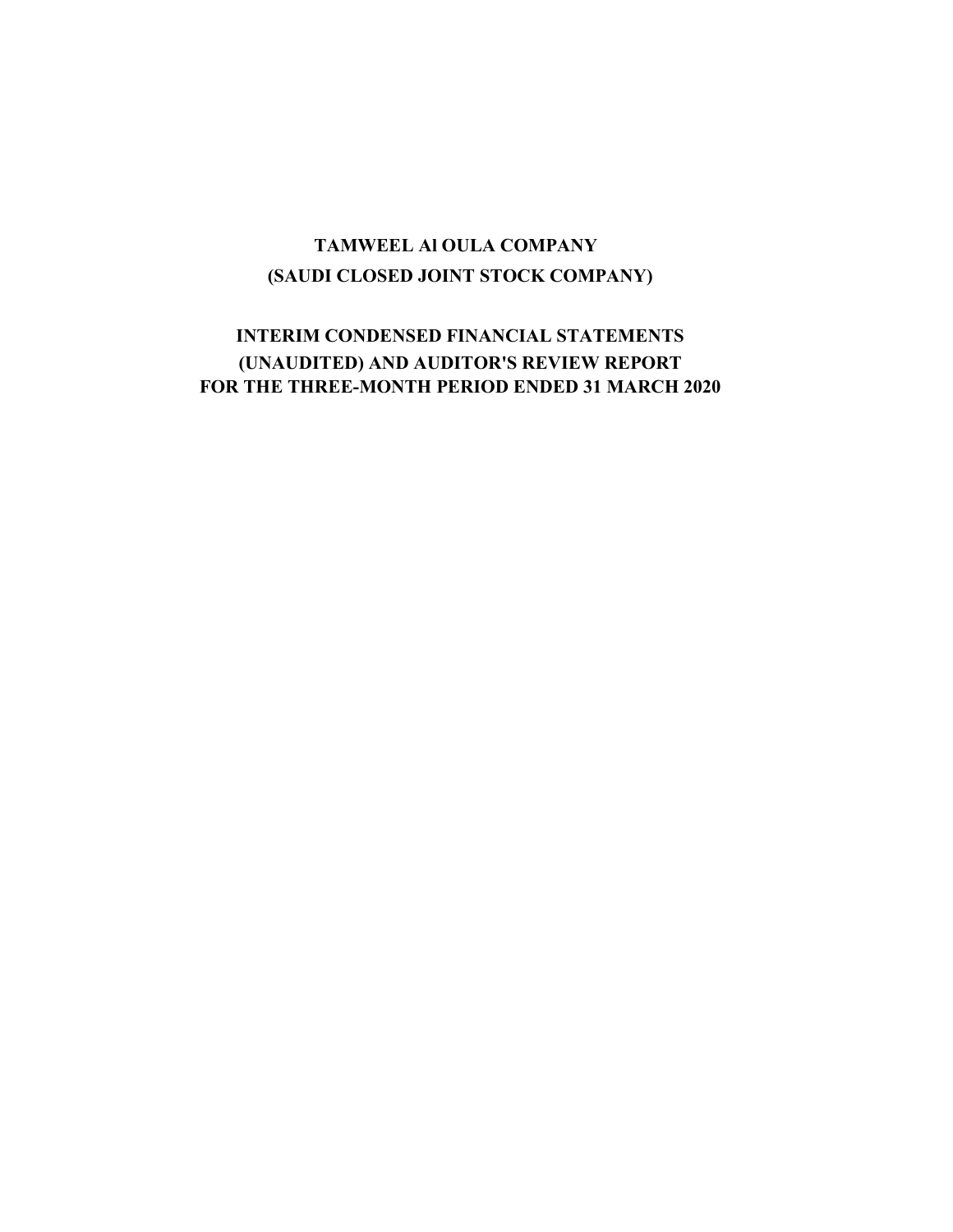### TAMWEEL Al OULA COMPANY (SAUDI CLOSED JOINT STOCK COMPANY)

### INTERIM CONDENSED FINANCIAL STATEMENTS (UNAUDITED) AND AUDITOR'S REVIEW REPORT FOR THE THREE-MONTH PERIOD ENDED 31 MARCH 2020

### Table of content Page

| Independent auditor's review report                                          |          |
|------------------------------------------------------------------------------|----------|
| Interim condensed statement of profit or loss and other comprehensive income |          |
| Interim condensed statement of financial position                            |          |
| Interim condensed statement of changes in shareholders' equity               |          |
| Interim condensed statement of cash flows                                    |          |
| Notes to the interim condensed financial statements                          | $6 - 15$ |
|                                                                              |          |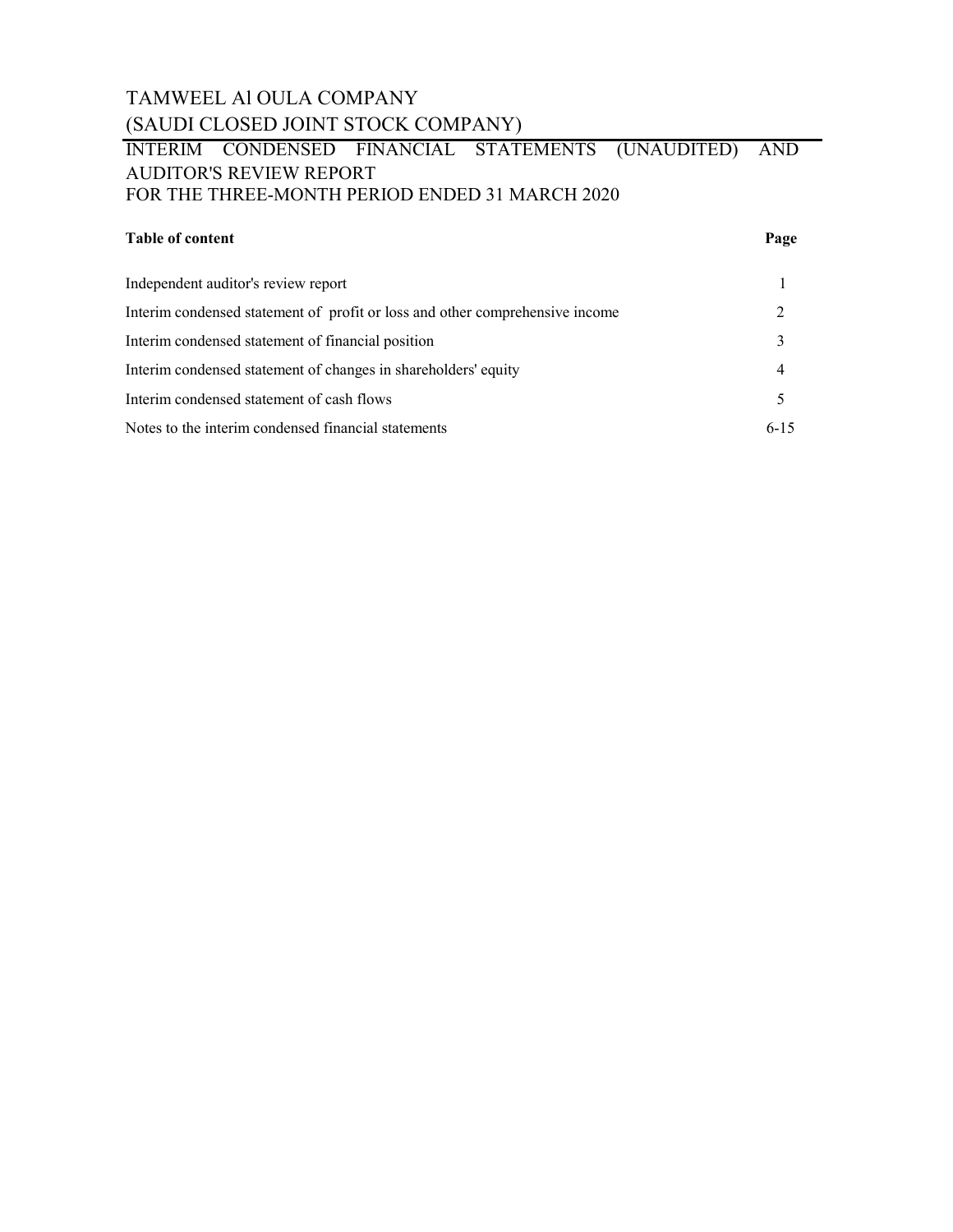

Ernst & Young & Co. (Certified Public Accountant) General Partnership Adeer Tower - 15th floor Prince Turki Bin Abdulaziz Street -Al Khobar Corniche P.O. Box 3795 Al Khobar 31952 Kingdom of Saudi Arabia Head Office - Riyadh

Registration No. 45/11/323 C.R. No. 2051058792

Tel: +966 13 840 4600 Fax: +966 13 882 0087

ey.ksa®sa.ey.com ey.com/mena

### INDEPENDENT AUDITOR'S REVIEW REPORT ON THE INTERIM CONDENSED FINANCIAL STATEMENTS TO THE SHAREHOLDERS OF TAMWEEL AL OULA COMPANY (A SAUDI CLOSED JOINT STOCK COMPANY)

#### Introduction

We have reviewed the accompanying interim condensed statement of financial position of Tamweel Al Oula Company (A Saudi Closed Joint Stock Company) ("the Company") as at 31 March 2020, and the related interim condensed statements of profit or loss and other comprehensive income, statements of changes in shareholders' equity and cash flows for the three-month period then ended, and a summary of significant accounting policies and other explanatory notes. Management is responsible for the preparation and fair presentation of this interim condensed financial statements in accordance with International Accounting Standard 34, "Interim Financial Reporting" ("IAS 34") endorsed in the Kingdom of Saudi Arabia. Our responsibility is to express a conclusion on these interim condensed financial statements based on our review.

#### **Scope of Review**

We conducted our review in accordance with International Standard on Review Engagements 2410, "Review of Interim Financial Information Performed by the Independent Auditor of the Entity" endorsed in the Kingdom of Saudi Arabia. A review of interim financial information consists of making inquiries, primarily of persons responsible for financial and accounting matters, and applying analytical and other review procedures. A review is substantially less in scope than an audit conducted in accordance with International Standards on Auditing that are endorsed in the Kingdom of Saudi Arabia and consequently does not enable us to obtain assurance that we would become aware of all significant matters that might be identified in an audit. Accordingly, we do not express an audit opinion.

#### Conclusion

Based on our review, nothing has come to our attention that causes us to believe that the accompanying interim condensed financial statements are not prepared, in all material respects, in accordance with IAS 34 as endorsed in the Kingdom of Saudi Arabia.

for Ernst & Young



Marwan Al-Afalig Certified Public Accountant Registration No. 422

21 Ramadan 1441H 14 May 2020

Al Khobar

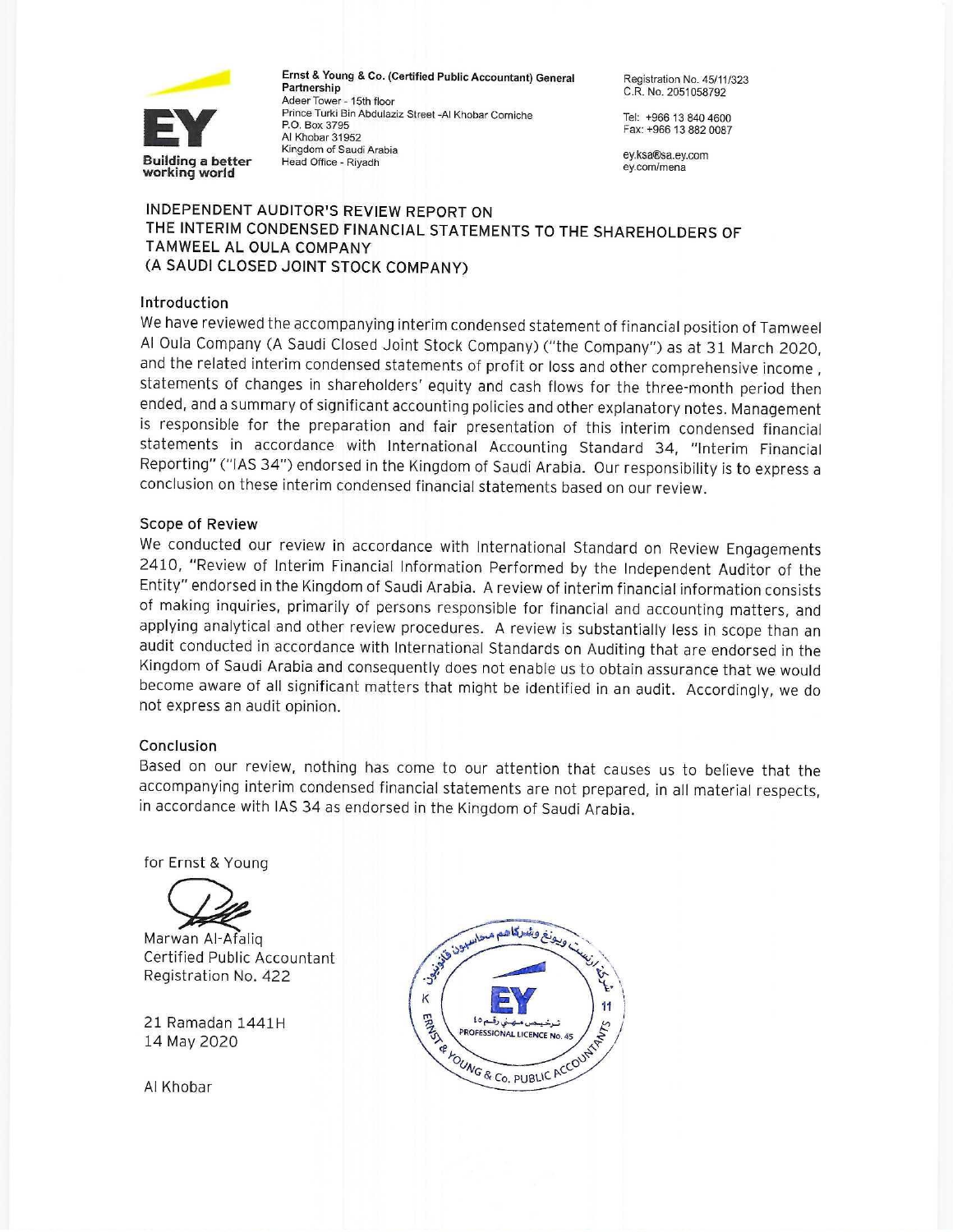(Saudi Closed Joint Stock Company)

### INTERIM CONDENSED STATEMENT OF PROFIT OR LOSS AND OTHER COMPREHENSIVE INCOME (UNAUDITED)

For the three-month period ended 31 March 2020

|                                                                                |             | <b>Three-month period</b><br>ended 31 March |             |
|--------------------------------------------------------------------------------|-------------|---------------------------------------------|-------------|
|                                                                                |             | 2020                                        | 2019        |
|                                                                                | <b>Note</b> | <b>SR</b>                                   | <b>SR</b>   |
|                                                                                |             |                                             | (Restated)  |
| Revenue                                                                        |             |                                             |             |
| Revenue from operations                                                        | 5           | 11,323,928                                  | 9,921,396   |
| Revenue from other activities                                                  |             | 1,269,192                                   | 305,436     |
| <b>TOTAL INCOME</b>                                                            |             | 12,593,120                                  | 10,226,832  |
| <b>EXPENSES</b>                                                                |             |                                             |             |
| Finance costs and bank charges                                                 |             | (1,488,591)                                 | (674, 699)  |
| Insurance expenses for finance leasing activities                              |             | (1,209,045)                                 | (1,016,430) |
| Salaries and employees' related expenses                                       |             | (4,596,476)                                 | (3,785,893) |
| Short-term lease                                                               |             | (32,250)                                    |             |
| Depreciation and amortisation                                                  |             | (612, 455)                                  | (556, 842)  |
| Charge of expected credit loss on investment in Islamic<br>finance receivables | 6           | (2,309,709)                                 |             |
| Other general and administrative expenses                                      |             | (1,702,767)                                 | (1,659,666) |
| <b>TOTAL EXPENSES</b>                                                          |             | (11, 951, 293)                              | (7,693,530) |
| PROFIT BEFORE ZAKAT                                                            |             | 641,827                                     | 2,533,302   |
| Zakat                                                                          | 9           | (132, 370)                                  | (506, 660)  |
| <b>PROFIT FOR THE PERIOD</b>                                                   |             | 509,457                                     | 2,026,642   |
| <b>OTHER COMPREHENSIVE INCOME</b>                                              |             |                                             |             |
| Other comprehensive income for the period                                      |             |                                             |             |
| <b>TOTAL COMPREHENSIVE INCOME FOR THE PERIOD</b>                               |             | 509,457                                     | 2,026,642   |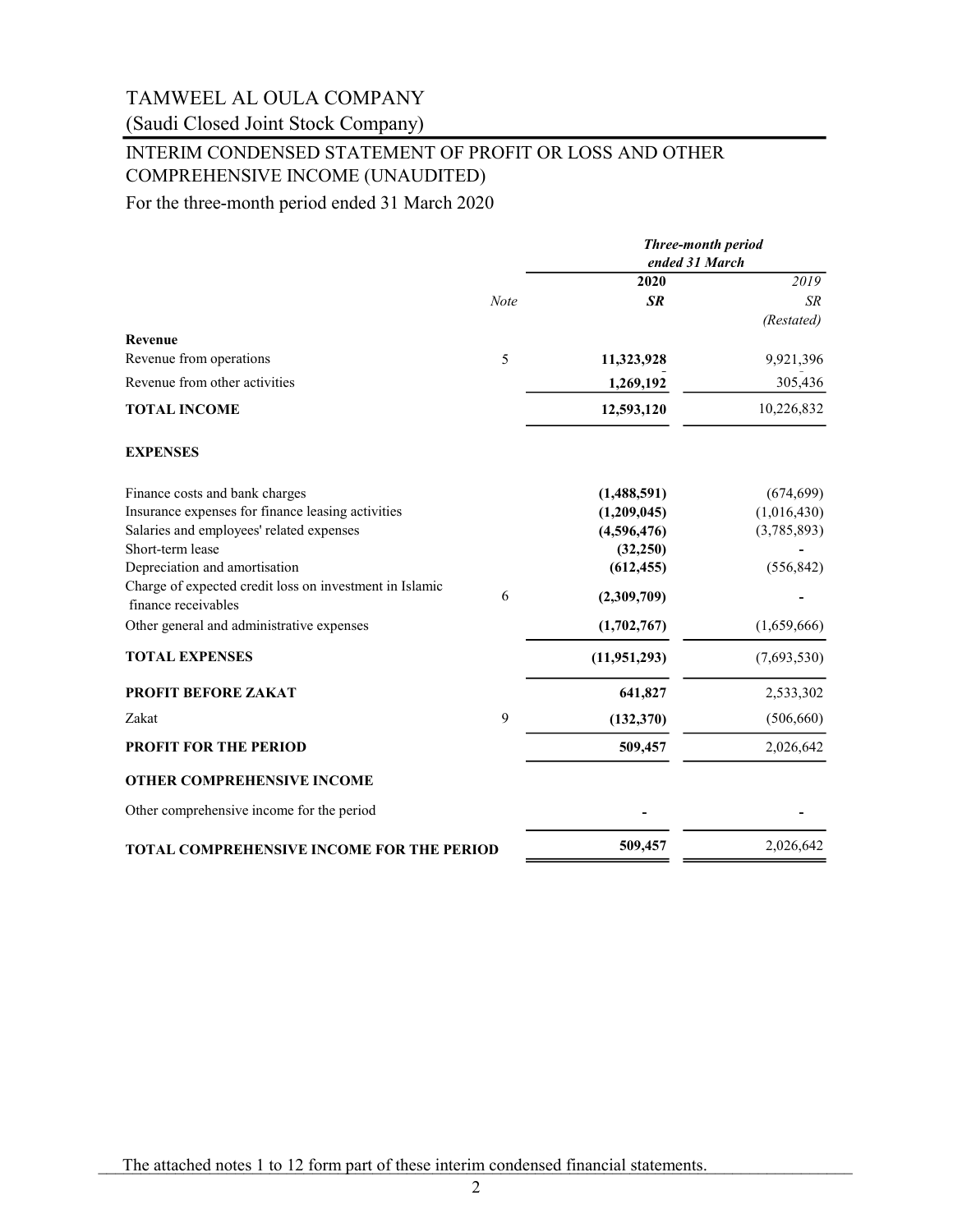## (Saudi Closed Joint Stock Company)

# INTERIM CONDENSED STATEMENT OF FINANCIAL POSITION (UNAUDITED)

As at 31 March 2020

|                                                                  | Note | 31 March                 | 31 December            |
|------------------------------------------------------------------|------|--------------------------|------------------------|
|                                                                  |      | 2020                     | 2019                   |
|                                                                  |      | <b>SR</b>                | SR                     |
| <b>ASSETS</b>                                                    |      | (Unaudited)              | (Audited)              |
| <b>NON-CURRENT ASSETS</b>                                        |      |                          |                        |
| Net investment in Islamic finance receivables                    | 6    | 230,721,395              | 215,740,786            |
| Property and equipment                                           |      | 1,037,406                | 1,087,151              |
| Right-of-use assets                                              |      | 1,991,626                | 2,303,353              |
| Intangible assets                                                |      | 2,133,273                | 2,286,790              |
| Equity investment at fair value through                          |      |                          | 892,850                |
| other comprehensive income "OCI"                                 |      | 892,850                  |                        |
| <b>TOTAL NON-CURRENT ASSETS</b>                                  |      | 236,776,550              | 222,310,930            |
| <b>CURRENT ASSETS</b>                                            |      |                          |                        |
| Current portion of net investment in Islamic finance receivables | 6    | 196,346,590              | 176,305,779            |
| Prepayments and other receivables                                |      | 75,259,534               | 4,405,724              |
| Cash and cash equivalents                                        |      | 29,216,930               | 13,715,010             |
| <b>TOTAL CURRENT ASSETS</b>                                      |      | 300,823,054              | 194,426,513            |
| <b>TOTAL ASSETS</b>                                              |      | 537,599,604              | 416,737,443            |
| <b>SHAREHOLDERS' EQUITY AND LIABILITIES</b>                      |      |                          |                        |
| <b>SHAREHOLDERS' EQUITY</b>                                      |      |                          |                        |
| Share capital                                                    |      | 250,000,000              | 250,000,000            |
| Statutory reserve                                                |      | 6,554,603                | 6,554,603              |
| Retained earnings                                                |      | 14,983,792               | 14,474,335             |
| TOTAL SHAREHOLDERS' EQUITY                                       |      | 271,538,395              | 271,028,938            |
| <b>NON-CURRENT LIABILITIES</b>                                   |      |                          |                        |
| Loans and borrowings                                             | 7    | 110,700,313              | 37,030,649             |
| Government grant                                                 | 7    | 3,565,319                | 3,627,049              |
| Lease liabilities                                                |      | 254,629                  | 445,160                |
| Employees' defined benefits liabilities                          |      | 3,921,054                | 3,767,769              |
| <b>TOTAL NON-CURRENT LIABILITIES</b>                             |      | 118,441,315              | 44,870,627             |
| <b>CURRENT LIABILITIES</b>                                       |      |                          |                        |
| Accounts payable                                                 |      | 25,852,320               | 13,960,939             |
| Amounts due to related parties                                   |      | 4,623,209                | 12,226,669             |
| Current portion of loans and borrowings                          | 7    | 109,368,055              | 66,696,082             |
| Current portion of lease liabilities                             |      | 1,318,780                | 1,114,730              |
| Accruals and other current liabilities<br>Provision for zakat    | 9    | 5,334,741                | 5,849,040              |
| <b>TOTAL CURRENT LIABILITIES</b>                                 |      | 1,122,789<br>147,619,894 | 990,418<br>100,837,878 |
| <b>TOTAL LIABILITIES</b>                                         |      | 266,061,209              | 145,708,505            |
| TOTAL SHAREHOLDERS' EQUITY AND LIABILITIES                       |      | 537,599,604              | 416,737,443            |
|                                                                  |      |                          |                        |

The attached notes 1 to 12 form part of these interim condensed financial statements.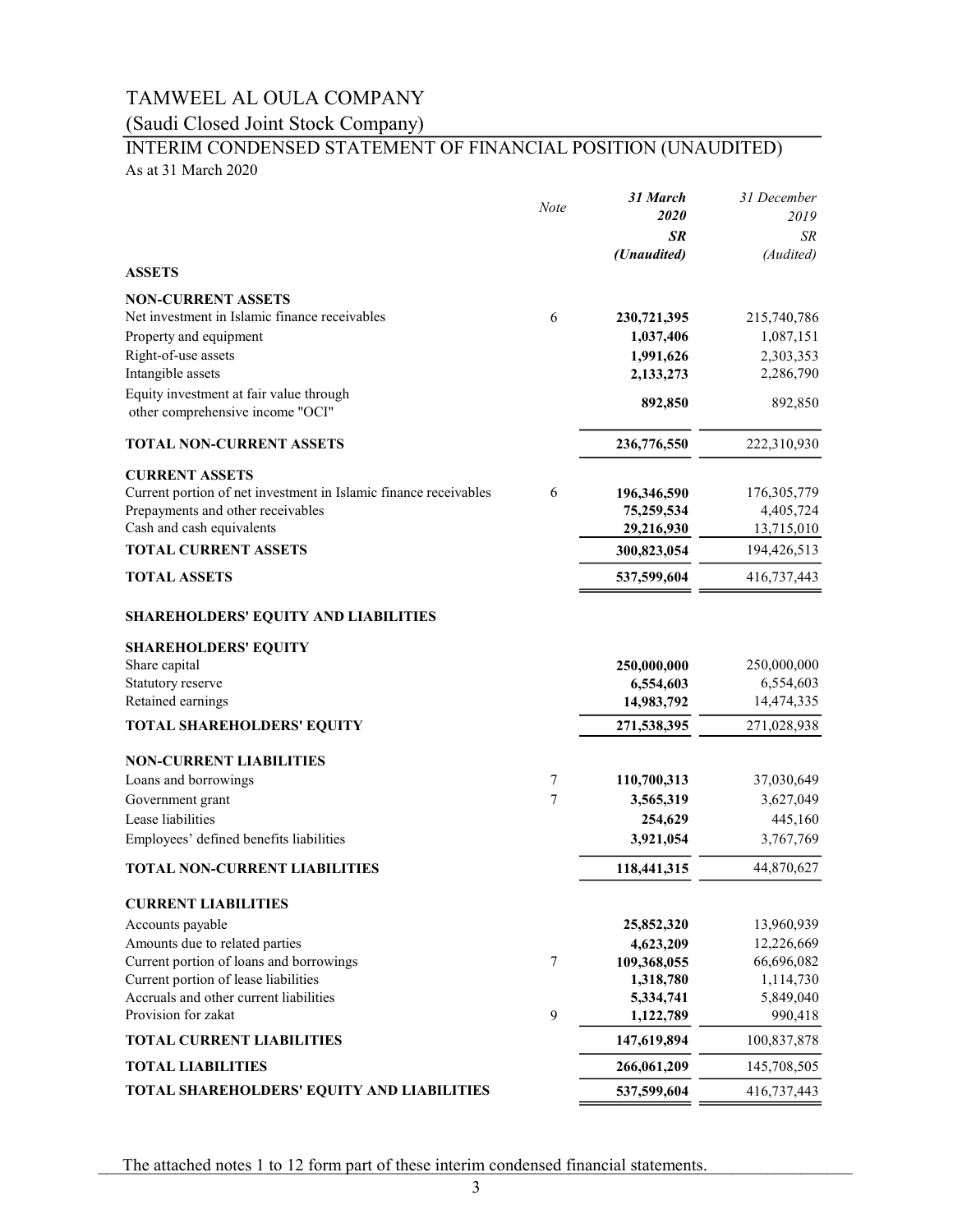(Saudi Closed Joint Stock Company)

### INTERIM CONDENSED STATEMENT OF CHANGES IN SHAREHOLDERS' EQUITY(UNAUDITED)

For the three-month period ended 31 March 2020

| Balance at 31 March 2020 (unaudited)      | 250,000,000   | 6,554,603            | 14,983,792           | 271,538,395 |
|-------------------------------------------|---------------|----------------------|----------------------|-------------|
| Total comprehensive income for the period |               |                      | 509,457              | 509,457     |
| Other comprehensive income for the period |               |                      |                      |             |
| Profit for the year                       |               |                      | 509,457              | 509,457     |
| As at 1 January 2020 (audited)            | 250,000,000   | 6,554,603            | 14,474,335           | 271,028,938 |
| As at 31 March 2019 (unaudited)           | 250,000,000   | 5,692,086            | 22,573,395           | 278,265,481 |
| Total comprehensive income for the period |               |                      | 2,026,642            | 2,026,642   |
| Other comprehensive loss for the period   |               |                      |                      |             |
| Profit for the period                     |               |                      | 2,026,642            | 2,026,642   |
| As at 1 January 2019 (audited)            | 250,000,000   | 5,692,086            | 20,546,753           | 276,238,839 |
|                                           | SR.           | SR                   | SR                   | SR          |
|                                           | Share capital | Statutory<br>reserve | Retained<br>earnings | Total       |

The attached notes 1 to 12 form part of these interim condensed financial statements.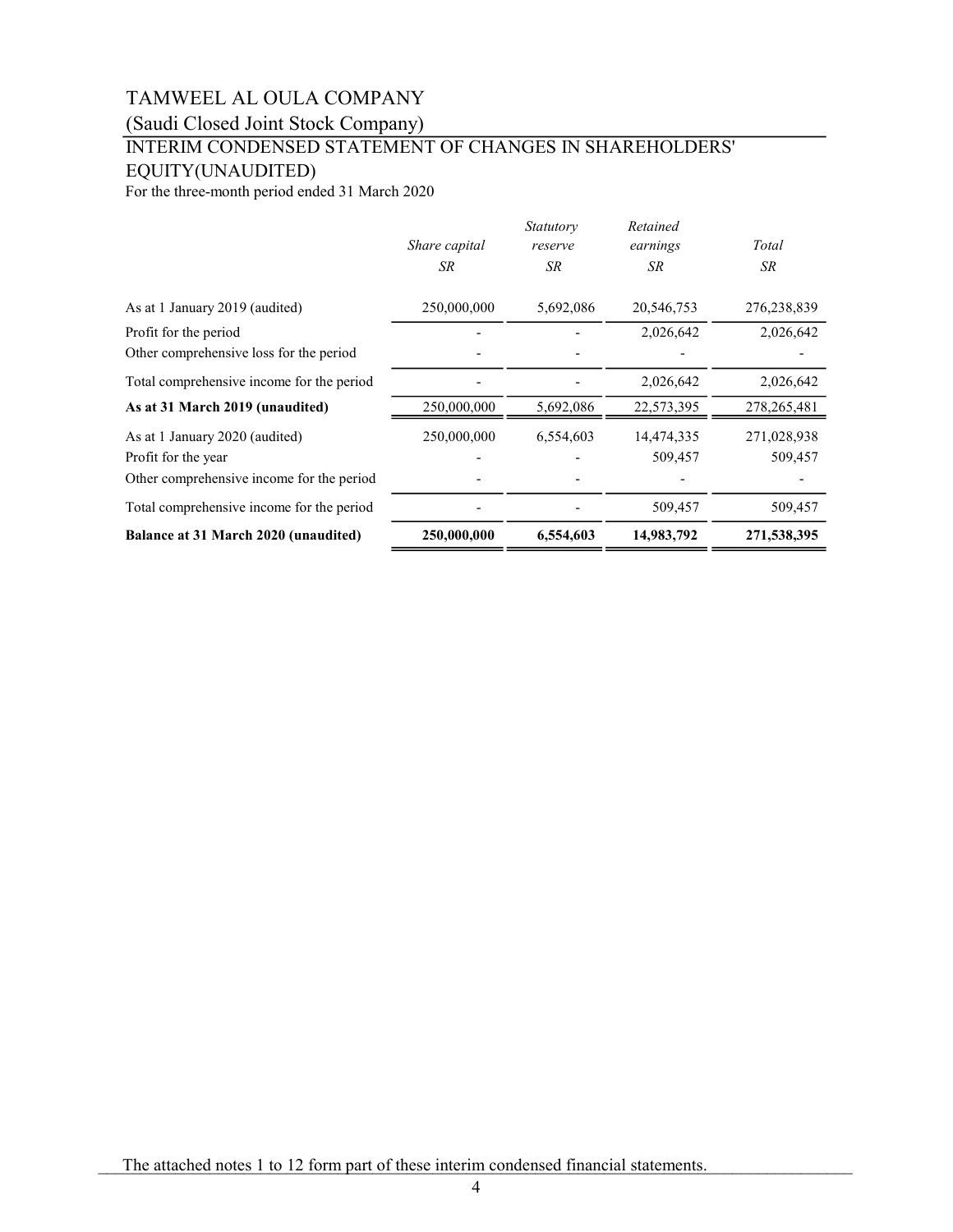### (Saudi Closed Joint Stock Company)

### INTERIM CONDENSED STATEMENT OF CASH FLOWS (UNAUDITED)

For the three-month period ended 31 March 2020

|                                                                                                | <b>Three-month period</b><br>ended 31 March |                |
|------------------------------------------------------------------------------------------------|---------------------------------------------|----------------|
|                                                                                                | 2020                                        | 2018           |
|                                                                                                | <b>SR</b>                                   | SR             |
| <b>OPERATING ACTIVITIES</b>                                                                    |                                             |                |
| Profit before zakat                                                                            | 641,827                                     | 2,533,302      |
| Adjustments for:                                                                               |                                             |                |
| Depreciation and amortisation                                                                  | 612,455                                     | 556,842        |
| Finance costs and bank charges                                                                 | 1,488,591                                   | 674,699        |
| Employees' defined benefits liabilities, charged                                               | 171,520                                     | 139,364        |
| Charge of expected credit loss on investment in Islamic<br>finance receivables                 | 2,309,709                                   |                |
| Loss on modification of net investment in Islamic finance<br>lease                             | 4,040,396                                   |                |
| Modification gain on deferment of SAMA deferred<br>payments program                            | (3,516,303)                                 |                |
| Grant income realised                                                                          | (707, 298)                                  | (193,710)      |
|                                                                                                | 5,040,897                                   | 3,710,497      |
| Changes in operating assets and liabilities:                                                   |                                             |                |
| Net investment in Islamic finance receivables                                                  | (41,371,525)                                | 10,915,838     |
| Prepayments and other receivables                                                              | (203, 810)                                  | (120, 204)     |
| Amounts due to related parties                                                                 | (7,603,460)                                 | 1,860,245      |
| Accounts payable                                                                               | 11,891,381                                  | 1,769,979      |
| Accruals and other current liabilities                                                         | (514, 299)                                  | 2,270,199      |
| Cash (use in) $/$ from operations                                                              | (32,760,816)                                | 20,406,554     |
| Employees' defined benefits liabilities, paid                                                  | (18, 235)                                   | (75,203)       |
| Finance costs and bank charges paid                                                            | (760, 454)                                  | (403, 535)     |
|                                                                                                |                                             |                |
| Net cash (use in) $/$ from operating activities                                                | (33,539,505)                                | 19,927,816     |
| <b>INVESTING ACTIVITY</b>                                                                      |                                             |                |
| Purchase of property and equipment                                                             | (97, 465)                                   | (46,878)       |
| Net cash used in investing activity                                                            | (97, 465)                                   | (46, 878)      |
| <b>FINANCING ACTIVITIES</b>                                                                    |                                             |                |
| Proceeds from loans and borrowings                                                             | 59,000,000                                  | 35,040,000     |
| Repayment of loans and borrowings                                                              | (9,861,110)                                 | (22, 382, 759) |
| Payment of lease liabilities                                                                   |                                             | (738, 716)     |
| Net cash from financing activities                                                             | 49,138,890                                  | 11,918,525     |
| <b>INCREASE IN CASH AND CASH EQUIVALENTS</b>                                                   | 15,501,920                                  | 31,799,463     |
| Cash and cash equivalents at the beginning of the period                                       | 13,715,010                                  | 33, 355, 767   |
| CASH AND CASH EQUIVALENTS AT THE END OF<br><b>THE PERIOD</b>                                   | 29,216,930                                  | 65,155,230     |
| <b>Significant non-cash transaction:</b>                                                       |                                             |                |
| SAMA deferred payments program (note 10) classified<br>under prepayments and other receivables | 70,650,000                                  |                |

The attached notes 1 to 12 form part of these interim condensed financial statements.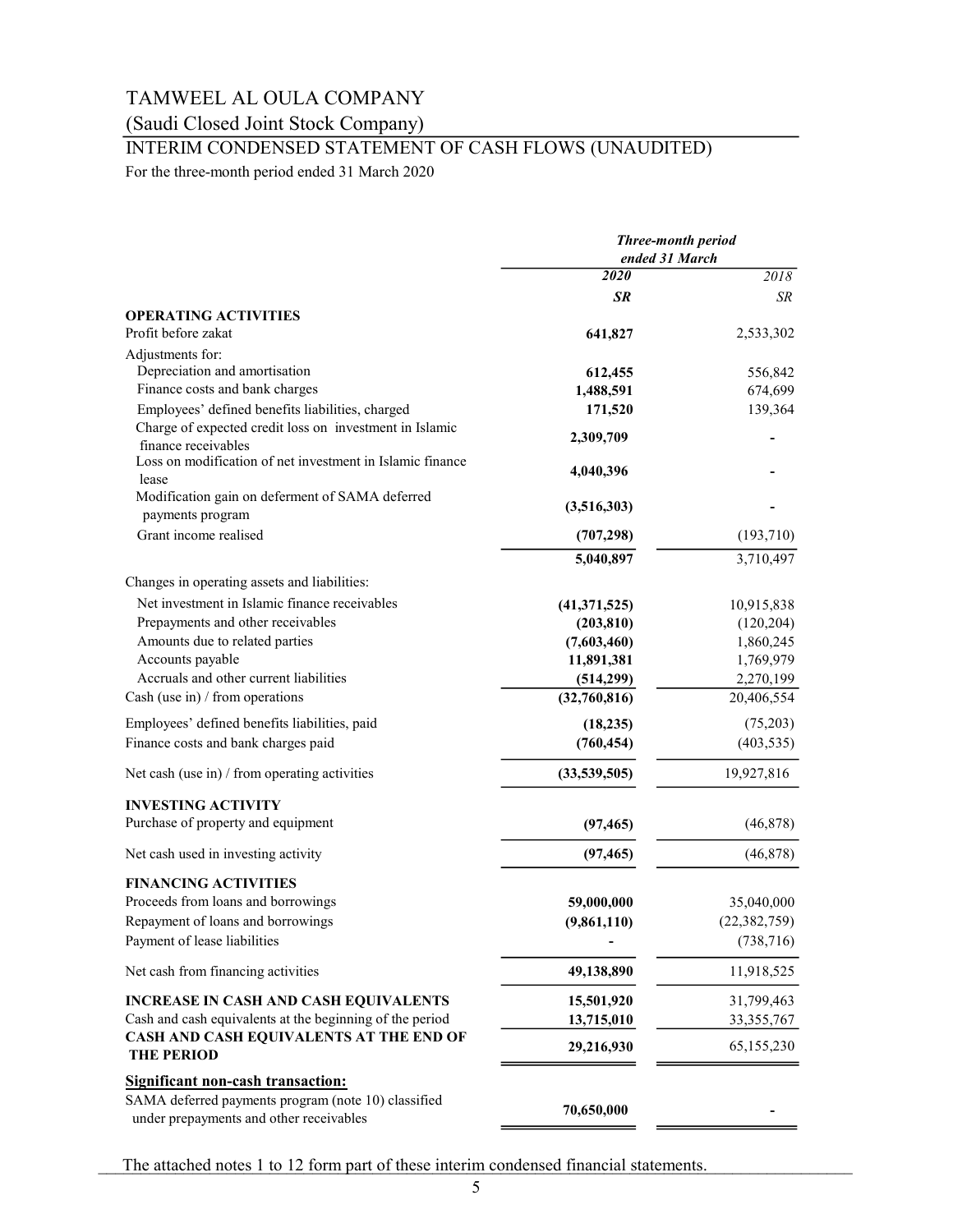### (Saudi Closed Joint Stock Company)

### At 31 March 2020 NOTES TO THE INTERIM CONDENSED FINANCIAL STATEMENTS (UNAUDITED)

### 1 CORPORATE INFORMATION

Tamweel Al Oula Company ("the Company"), is a Saudi Closed Joint Stock Company registered in the Kingdom of Saudi Arabia under Commercial Registration number 2050055043 dated 15 Ramadan 1436H (corresponding to 2 July 2015) operating under license number 39/ASH/201512 dated 21 Safar 1437H (corresponding to 3 December 2015) issued by Saudi Arabian Monetary Agency ("SAMA").

The Company's registered office is located at PO 34232, Dammam, Kingdom of Saudi Arabia. The Company operates through the following branches:

| <b>Commercial Registration Name</b> | <b>Number</b>                    | <b>Location</b> | Date        |
|-------------------------------------|----------------------------------|-----------------|-------------|
| Tamweel Al Oula - Branch            | 2051065442 Al Khobar 17/04/1493H |                 |             |
| Tamweel Al Oula - Branch            | 2252101795                       | Al Hasa         | 02/06/1439H |

The Company is engaged in financing lease, consumer finance and productive assets finance.

The financial statements of the Company as of 31 March 2020 were authorised for issuance on 14 May 2020 (corresponding to 21 Ramadan 1441H).

In accordance with the By-Laws of the Company, the Company acquired the operations, related assets and liabilities of Tamweel Trading and Instalments, a branch of Al Kifah Trading Company (a shareholder), as at 2 July 2015. The details of net assets acquired as follows:

|                                               | <b>SR</b>       |
|-----------------------------------------------|-----------------|
| Cash and cash equivalents                     | 16,866,415      |
| Net investment in Islamic finance receivables | 463,387,079     |
| Allowance for lease losses                    | (8,892,725)     |
| Advances, prepayments and other receivables   | 3,069,010       |
| Property and equipment                        | 3,045,610       |
| Intangible assets                             | 45,189          |
| Pre-organisation expenses                     | 2,362,716       |
| Capital work in progress                      | 3,112,500       |
| <b>Total assets</b>                           | 482,995,794     |
| Long term loans from related parties          | (303,829,810)   |
| Accounts payable                              | (36, 284, 233)  |
| Accrued expenses and other liabilities        | (4,743,372)     |
| Employees' terminal benefits                  | (1,105,110)     |
| <b>Total liabilities</b>                      | (345, 962, 525) |
| Net assets transferred                        | 137,033,269     |

Cash considerations paid by the Company is equal to the book value of net assets transferred, which approximate the fair value.

Furthermore, in October 2015, the Company has disposed certain financial assets (investment in finance lease) to Al Kifah Trading Company (a shareholder) amounted to SR 66.8 million. Lease receivables and related unearned finance lease income transferred were amounted to SR 71.5 million and SR 4.7 million, respectively

Management has notified SAMA about these transaction in order to obtain a no-objection letter as required by Implementing Regulations of the Finance Companies Control Law which has not been received till the statement of financial position date.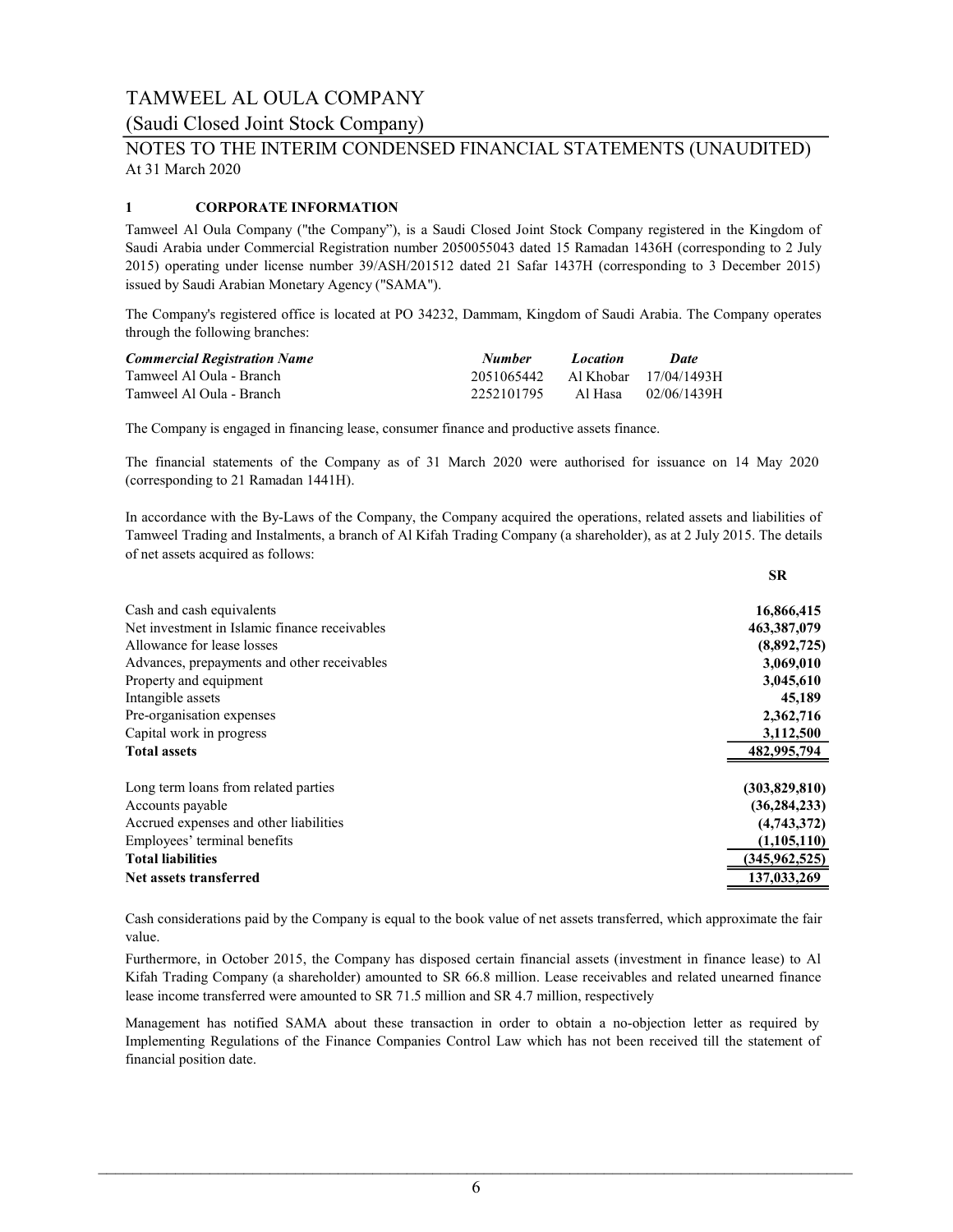(Saudi Closed Joint Stock Company)

### NOTES TO THE INTERIM CONDENSED FINANCIAL STATEMENTS(UNAUDITED) (CONTINUED)

At 31 March 2020

### 2 BASIS OF PREPARATION

The interim condensed financial statements of the Company as at and for the three-month period ended 31 March 2020 have been prepared in accordance with International Accounting Standard 34 Interim Financial Reporting ("IAS 34") as endorsed in the Kingdom of Saudi Arabia and other standards and pronouncements issued by the Saudi Organization for Certified Public Accountants ("SOCPA"). The interim condensed financial statements do not include all the information and disclosures required in the annual financial statements, and should be read in conjunction with the Company's annual financial statements as at 31 December 2019.

The financial statements of the Company as at and for the period and year ended 31 March 2019 were prepared in compliance with the IAS 34 and the International Financial Reporting Standards ("IFRS") respectively, as modified by SAMA for the accounting of zakat and income tax (relating to the application of IAS 12 – "Income Taxes" and IFRIC 21 – "Levies" so far as these relate to zakat and income tax) and the Finance Companies Control Law and the Regulations for Companies in the Kingdom of Saudi Arabia. The Company has adopted IAS 12 from the interim condensed financial statements for the three-month period ended 31 March 2019.

On 17 July 2019, SAMA instructed the Companies in the Kingdom of Saudi Arabia to account for the zakat and income taxes in the statement of income. This aligns with the IFRS and its interpretations as issued by the International Accounting Standards Board ("IASB") and as endorsed in the Kingdom of Saudi Arabia and with the other standards and pronouncements that are issued by the Saudi Organization for Certified Public Accountants ("SOCPA") (collectively referred to as "IFRS as endorsed in KSA").

Accordingly, the Company changed its accounting treatment for zakat and income tax by retrospectively adjusting the impact in line with International Accounting Standard 8 Accounting Policies, Changes in Accounting Estimates and Errors ( the effects of this change are disclosed in note 3 to the interim condensed financial statements).

#### 2.1 Basis of measurement

These interim condensed financial statements have prepared on historical cost basis, except for employees' defined benefits liabilities measured using actuarial method and fair value for equity investments.

#### 2.2 Presentation and functional currency

The presentation and functional currency of the Company is Saudi Riyal.

#### 3 NEW AND AMENDED STANDARDS AND INTERPRETATIONS

The Company has not early adopted any new standard, interpretation or amendment that have been issued but which are not yet effective. The nature and the impacts are elaborated below:

#### Change in accounting for zakat and income tax

As mentioned above, the basis of preparation has been changed from the period ended 30 June 2019 as a result of the issuance of instructions from SAMA dated 17 July 2019. Previously, zakat and income tax were recognized in the interim condensed statement of changes in shareholders' equity as per the SAMA circular no 381000074519 dated 11 April 2017. With the latest instructions issued by SAMA dated 17 July 2019, the zakat and income tax shall be recognized in the interim condensed statement of profit or loss, this aligns with IFRS as endorsed in KSA.

The change has resulted in reduction of reported profit or loss of the Company for the period ended 31 March 2019 by SR 506,660. The changes has had no impact on the interim condensed statements of financial position, change in shareholders' equity and cash flows for the period ended 31 March 2020.

Refer to note 9 for the impact on the line items of the interim condensed statement of profit or loss and other comprehensive income and interim condensed statement of change in shareholders' equity.

In March 2019, new Zakat Regulations were issued by GAZT under resolution No. 2215 dated 7/7/1440 (14 March 2019) (the "Zakat Regulations") which provided a new basis for calculation of Zakat for companies engaged in financing activities.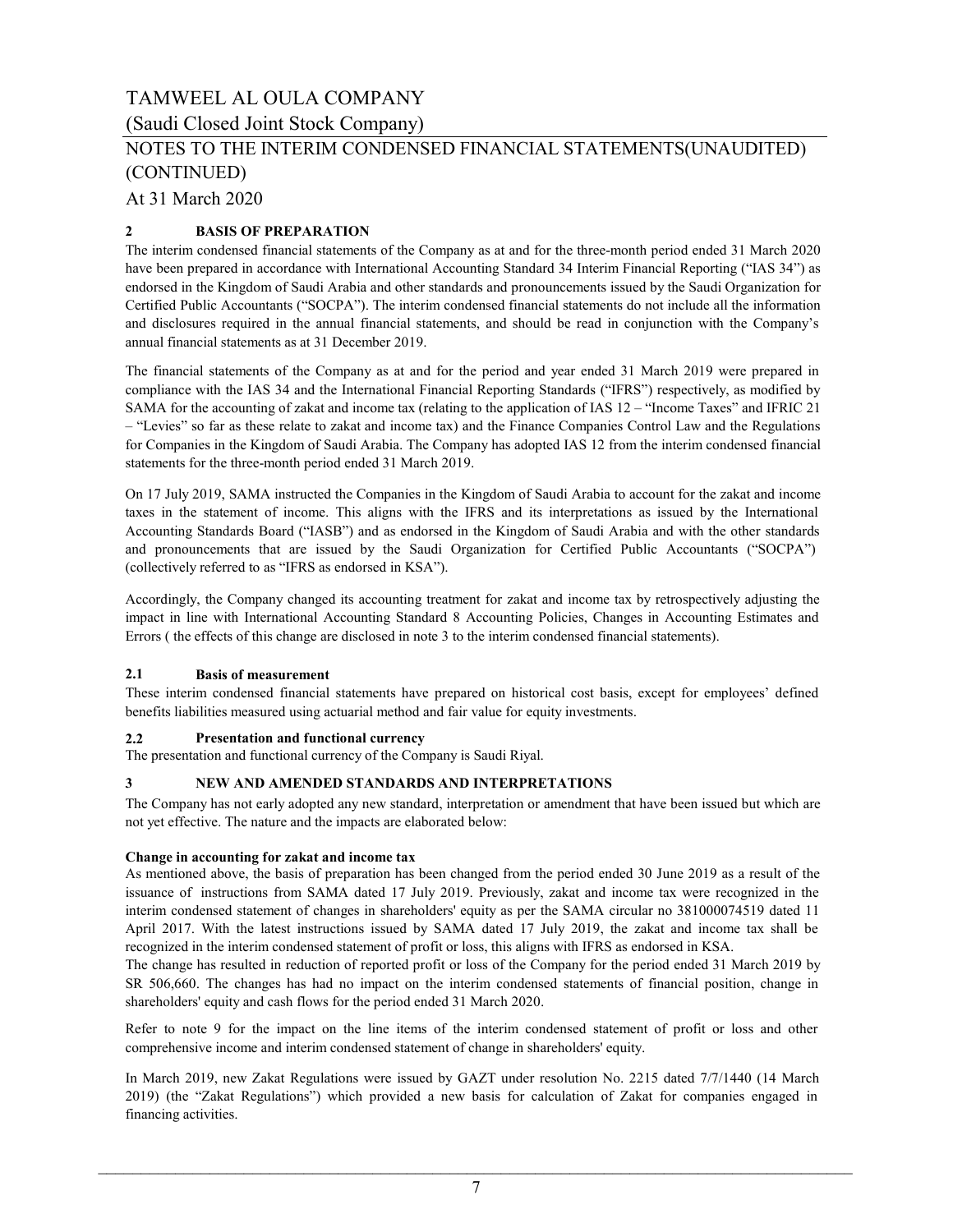(Saudi Closed Joint Stock Company)

### NOTES TO THE INTERIM CONDENSED FINANCIAL STATEMENTS(UNAUDITED) (CONTINUED)

At 31 March 2020

#### 3 NEW AND AMENDED STANDARDS AND INTERPRETATIONS (continued)

#### Change in accounting for zakat and income tax (continued)

The Company is subject to Zakat in accordance with the regulations of the General Authority of Zakat and Income Tax ("GAZT") applicable on financing companies. Zakat expense is charged to the profit or loss. The charge for the period is calculated based on estimated zakat charge for the whole year.

The Zakat base computed in accordance with the formula specified in the Zakat Regulations is also subject to thresholds for minimum and maximum liability.

#### 4 SIGNIFICANT ACCOUNTING JUDGMENTS, ESTIMATES AND ASSUMPTIONS

The preparation of the Company's interim condensed financial statements requires management to make judgments, estimates and assumptions that affect the reported amounts of revenues, expenses, assets and liabilities, and the accompanying disclosures, and the disclosure of contingent liabilities. Except for the impact as stated below, the accounting estimates and assumptions used in the preparation of these interim condensed financial statements are consistent with those used in the preparation of the annual financial statements for the year ended 31 December 2019.

#### Novel coronavirus ("COVID-19")

The outbreak of novel coronavirus ("COVID-19") since early 2020, its spread across mainland China and then globally caused disruptions to businesses and economic activity globally including the Kingdom of Saudi Arabia and the declaration of this pandemic by the World Health Organization necessitated the Company's management to revisit its significant judgments in applying the Company's accounting policies and the methods of computation and the key sources of estimation applied to the annual financial statements for the year ended 31 December 2019. Whilst it is challenging now, to predict the full extent and duration of its business and economic impact, the Company's management carried out an impact assessment on the overall Company's operations and business aspects including factors like supply chain, travel restrictions, oil prices, product demand, etc. and concluded that, as of the issuance date of these interim condensed financial statements, in view of the current uncertainty, any future change in the assumptions and estimates could result in outcomes that could require a material adjustment to the carrying amount of the asset or liability affected in the future periods. As the situation is rapidly evolving with future uncertainties, management will continue to assess the impact based on prospective developments.

#### 5 REVENUE FROM OPERATIONS

|                                 |                           | Three-month period |
|---------------------------------|---------------------------|--------------------|
|                                 | <b>Three-month period</b> | ended 31 March     |
|                                 | ended 31 March 2020       | 2019               |
|                                 | <b>SR</b>                 | SR                 |
| Lease income (see below $5.1$ ) | 8,615,349                 | 9,361,513          |
| Tawaruq revenues                | 2,296,268                 | 27,082             |
| Fees revenue                    | 370,820                   | 500,421            |
| Others                          | 41,491                    | 32,380             |
|                                 | 11.323.928                | 9.921.396          |

5.1 Lease income for the period is recorded net of loss on modification of net investment in finance lease amounting to SR 4 million and modification gain amounting to SR 3.6 million on deferment disclosed in note 10 (Three-month period ended 31 March 2019: SR nil).

All of the Company's revenues are generated in the Kingdom of Saudi Arabia. Revenues are recognised at over time.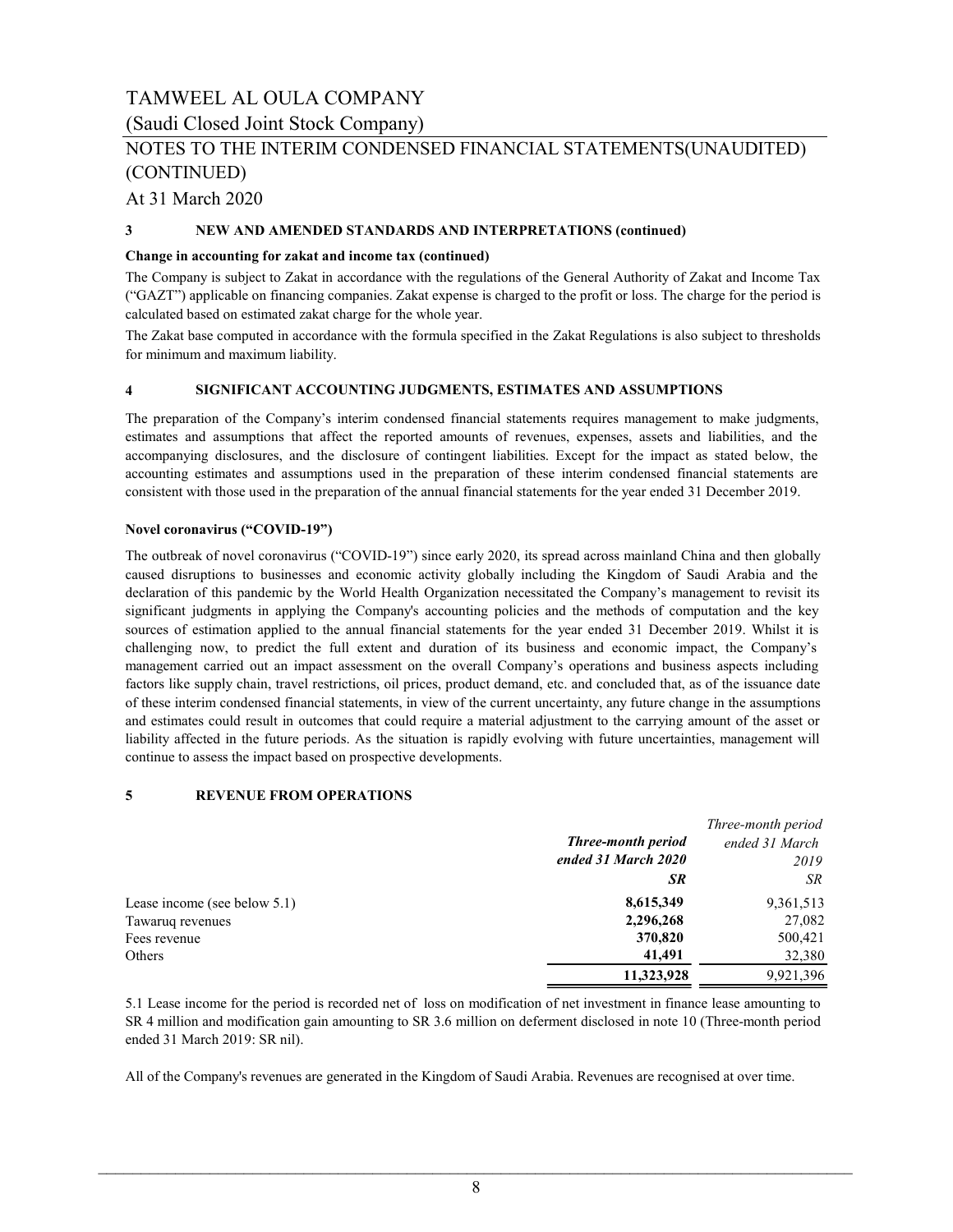(Saudi Closed Joint Stock Company)

## NOTES TO THE INTERIM CONDENSED FINANCIAL STATEMENTS(UNAUDITED) (CONTINUED)

At 31 March 2020

#### 6 NET INVESTMENT IN ISLAMIC FINANCE RECEIVABLES

|                                                                                                                         | 31 March        | 31 December    |
|-------------------------------------------------------------------------------------------------------------------------|-----------------|----------------|
|                                                                                                                         | <b>2020</b>     | 2019           |
|                                                                                                                         | (Unaudited)     | (Audited)      |
|                                                                                                                         | <b>SR</b>       | SR             |
| Gross investment in Islamic finance receivables                                                                         | 553,336,121     | 493,748,184    |
| Less: unearned finance income (see below 6.1)                                                                           | (108, 496, 585) | (86, 239, 777) |
| Investment in Islamic finance receivables (before allowance for<br>expected credit loss on Islamic finance receivables) | 444,839,536     | 407,508,407    |
| Less: allowance for expected credit loss on Islamic finance receivables                                                 | (17,771,551)    | (15,461,842)   |
| Net investment in Islamic finance receivables                                                                           | 427,067,985     | 392,046,565    |

6.1 Unearned finance income as at 31 March 2020 includes loss on modification of net investment in finance lease (note 10) amounting to SR 4 million (31 December 2019: SR nil).

Investment in Islamic finance leases includes the following balances due from related parties:

|                                        |                     | 31 March    | 31 December  |  |
|----------------------------------------|---------------------|-------------|--------------|--|
| <b>Related party</b>                   | <b>Relationship</b> | <i>2020</i> | 2019         |  |
|                                        |                     | (Unaudited) | (Audited)    |  |
|                                        |                     | SR          | SR           |  |
| Al Kifah Real Estate Company           | Affiliate           | 21,850,554  | 23,240,398   |  |
| Al Kifah Paper Products Company        | Affiliate           | 21,842,982  | 23, 217, 963 |  |
| Al Kifah Precast Company               | Affiliate           | 22,935,131  | 23, 217, 963 |  |
| Al Kifah Contracting Company           | Shareholder         | 15,360,085  | 18,003,601   |  |
| Al Kifah for Building Material Company | Shareholder         | 16,524,583  | 17,295,167   |  |

Related parties' transactions are disclosed under note 8.

The Company's implicit rate of return on investment in finance receivables is in market rate range. These are secured against assets and down payments. The Company's major activities for investment in finance receivables are vehicles and heavy equipment.

Investment in finance receivables include murabaha contracts amounting to SR 1.7 million (31 December 2019: SR 1.8 million) and Tawaruq contracts amounting to SR 85 million (31 December 2019: SR 82 million).

As at 31 March 2020, the contractual rights and the titles of certain assets subject to the financing arrangements are under the name of Al Kifah Trading Company (a shareholder) amounting to SR 13.94 million ( 31 December 2019: SR 17 million) of Islamic financing receivables. The shareholder waived rights over the assets and confirmed that the risks and rewards pertaining to the assets have been transferred to the Company.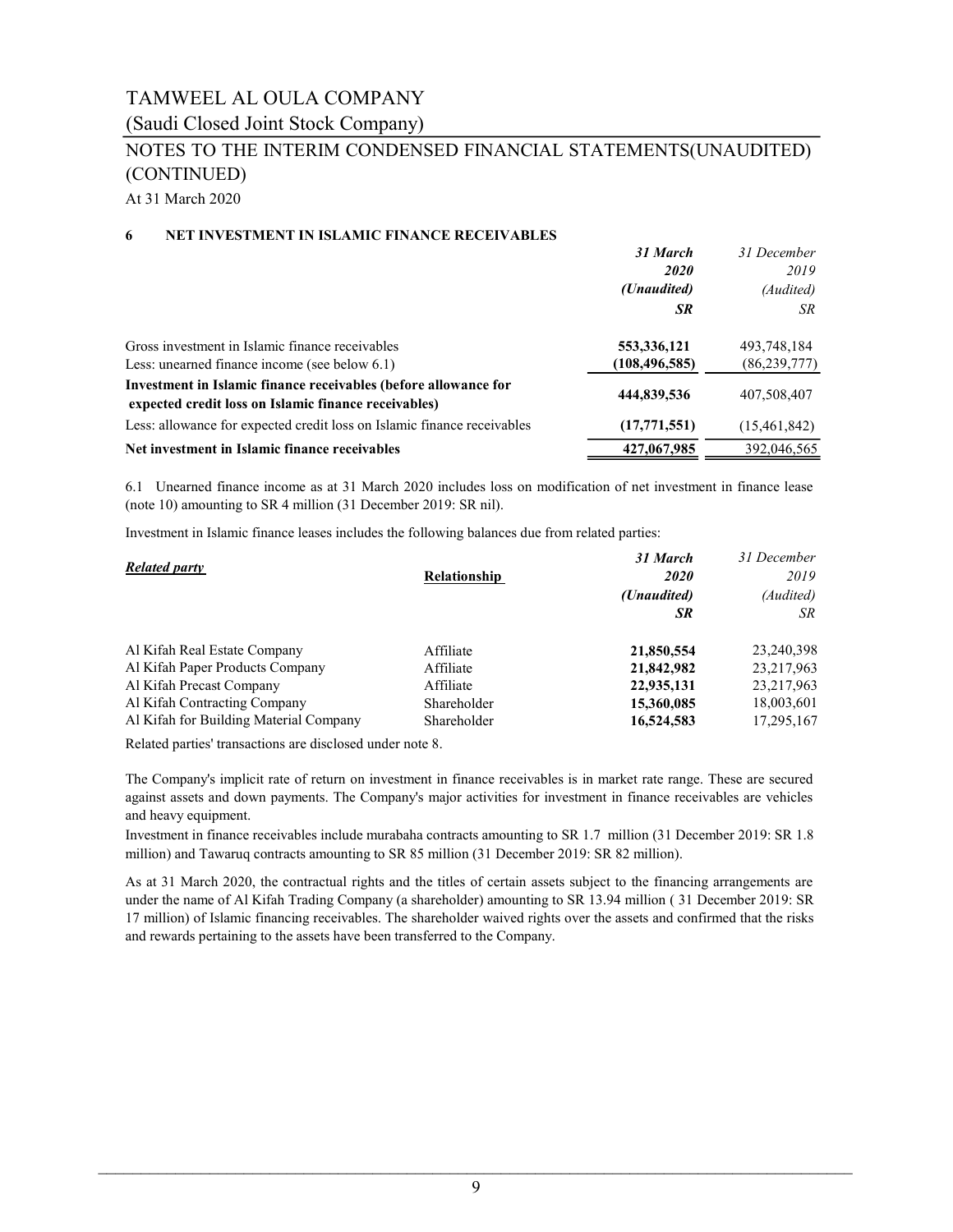### (Saudi Closed Joint Stock Company)

### NOTES TO THE INTERIM CONDENSED FINANCIAL STATEMENTS(UNAUDITED) (CONTINUED)

#### At 31 March 2020

### 7 LOANS AND BORROWINGS

|                                         | <b>SAMA</b><br>deferred<br>payments<br>program<br>(see below $7.1$ ) | Social<br><b>Development</b><br><b>Bank financing</b><br>(see below $7.2$ ) | Tawaruq<br>financing<br>(see below $7.3$ ) | 31 March<br>2020<br><b>SR</b><br>(Unaudited) | 31 December<br>2019<br>SR.<br>(Audited) |
|-----------------------------------------|----------------------------------------------------------------------|-----------------------------------------------------------------------------|--------------------------------------------|----------------------------------------------|-----------------------------------------|
| Current portion                         | 9,812,500                                                            |                                                                             | 99,555,555                                 | 109,368,055                                  | 66,696,082                              |
| Non-current portion,<br>gross           | 60,837,500                                                           | 53, 379, 116                                                                |                                            | 114,216,616                                  | 37,030,649                              |
| Less: Modification gain<br>on deferment | (3,516,303)                                                          |                                                                             | -                                          | (3,516,303)                                  |                                         |
| Non-current portion, net                | 57,321,197                                                           | 53,379,116                                                                  |                                            | 110,700,313                                  | 37,030,649                              |

7.1 During the period, the Company has signed an agreement for SAMA deferred payments program amounted to SR 70.6 million which is an interest free loan (note 10). The Modification gain on deferment includes an amount of SR 3.5 million is recorded under revenue from operations in the statement of profit or loss. SAMA deferred payments program are carried at fair value using internal rate of return equivalent to the prevailing market rate.

7.2 The Company obtained long term loans from a government agent to finance the purchase of assets for leasing services for small and medium sized entities. During the period, the Company signed agreements with Social Development Bank to defer all due instalments from March 2020 to March 2021, therefore, the loans are presented under non-current liabilities. The loans agreements do not include any covenant to maintain financial ratios during the loans period. The loan are not subject to any interest charges; however the loans carry transactions costs which are amortised as part of the finance costs over the duration of the loans. Social Development Bank financing are carried at fair value using internal rate of return equivalent to the prevailing market rate. The difference between carrying value and face value as of initial recognition date, is treated as government grant, which is amortised over the duration of the related loans.

7.3 The Company obtained Tawaruq financing facility form a local commercial bank to finance the purchase of assets for leasing services, Tawaruq loans are repayable within a year from the reporting date were presented under current liabilities in these financial statements.is. Tawaruq loans carry financial charges at prevailing market borrowing costs plus SIBOR. These Tawaruq loans are secured by promissory notes issued by the shareholders. The Company is required to comply with certain covenants under the facility agreements which includes maintenance of certain leverage ratios. No breach of covenants during the period.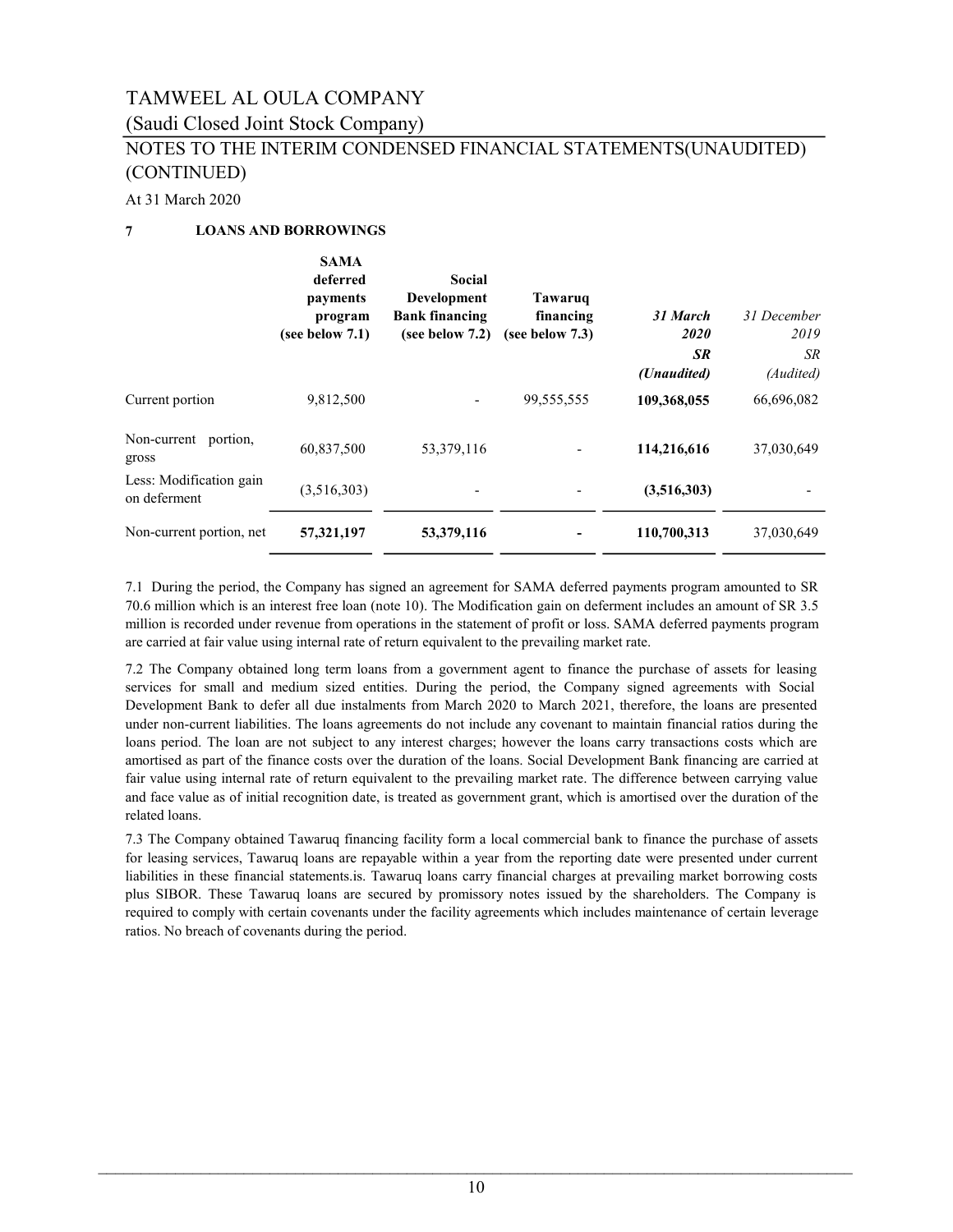### (Saudi Closed Joint Stock Company)

### NOTES TO THE INTERIM CONDENSED FINANCIAL STATEMENTS(UNAUDITED) (CONTINUED) At 31 March 2020

### 8 RELATED PARTY TRANSACTIONS AND BALANCES

Related parties represent shareholders, directors and key management personnel of the Company and entities controlled or significantly influenced by such parties. The following are the details of the major related party transactions occurred during the period and the resulting balances at the period/ year end:

| <b>Related party</b><br><b>Relationship</b><br><b>Nature of transactions</b> |             |                                                                                                                   | <b>Amounts of transactions</b> |             | <b>Balances</b> |              |
|------------------------------------------------------------------------------|-------------|-------------------------------------------------------------------------------------------------------------------|--------------------------------|-------------|-----------------|--------------|
|                                                                              |             |                                                                                                                   | Three-month period             |             |                 |              |
|                                                                              |             |                                                                                                                   | ended 31 March                 |             | 31 March        | 31 December  |
|                                                                              |             |                                                                                                                   | <i>2020</i>                    | 2019        | 2020            | 2019         |
|                                                                              |             |                                                                                                                   | <b>SR</b>                      | SR          | <b>SR</b>       | <b>SR</b>    |
|                                                                              |             |                                                                                                                   |                                |             | (Unaudited)     | (Audited)    |
|                                                                              |             | <u>Amounts due from related parties - (presented under net investment in Islamic finance receivables note 5):</u> |                                |             |                 |              |
| Al Kifah Real Estate Company                                                 | Affiliate   | Amount collected against Islamic financing<br>receivables                                                         | (1,659,722)                    |             | 21,850,554      | 23,240,398   |
| Al Kifah Paper Products Company                                              | Affiliate   | Amount collected against Islamic financing<br>receivables                                                         | (1,761,806)                    | Ξ.          | 21,842,982      | 23, 217, 963 |
| Al Kifah Precast Company                                                     | Affiliate   | Tawaruq<br>Amount collected against Islamic financing<br>receivables                                              | (1,638,889)                    |             | 22,935,131      | 23,217,963   |
| Al Kifah Contracting Company                                                 | Shareholder | Amount collected against Islamic financing<br>receivables                                                         | (1,711,722)                    | (1,659,722) | 15,360,085      | 18,003,601   |
| Al Kifah for Building Material Company                                       | Shareholder | Amount collected against Islamic financing<br>receivables                                                         | (2,221,137)                    | (2,777,164) | 16,524,583      | 17,295,167   |
|                                                                              |             |                                                                                                                   |                                |             | 98,513,335      | 104,975,092  |

\_\_\_\_\_\_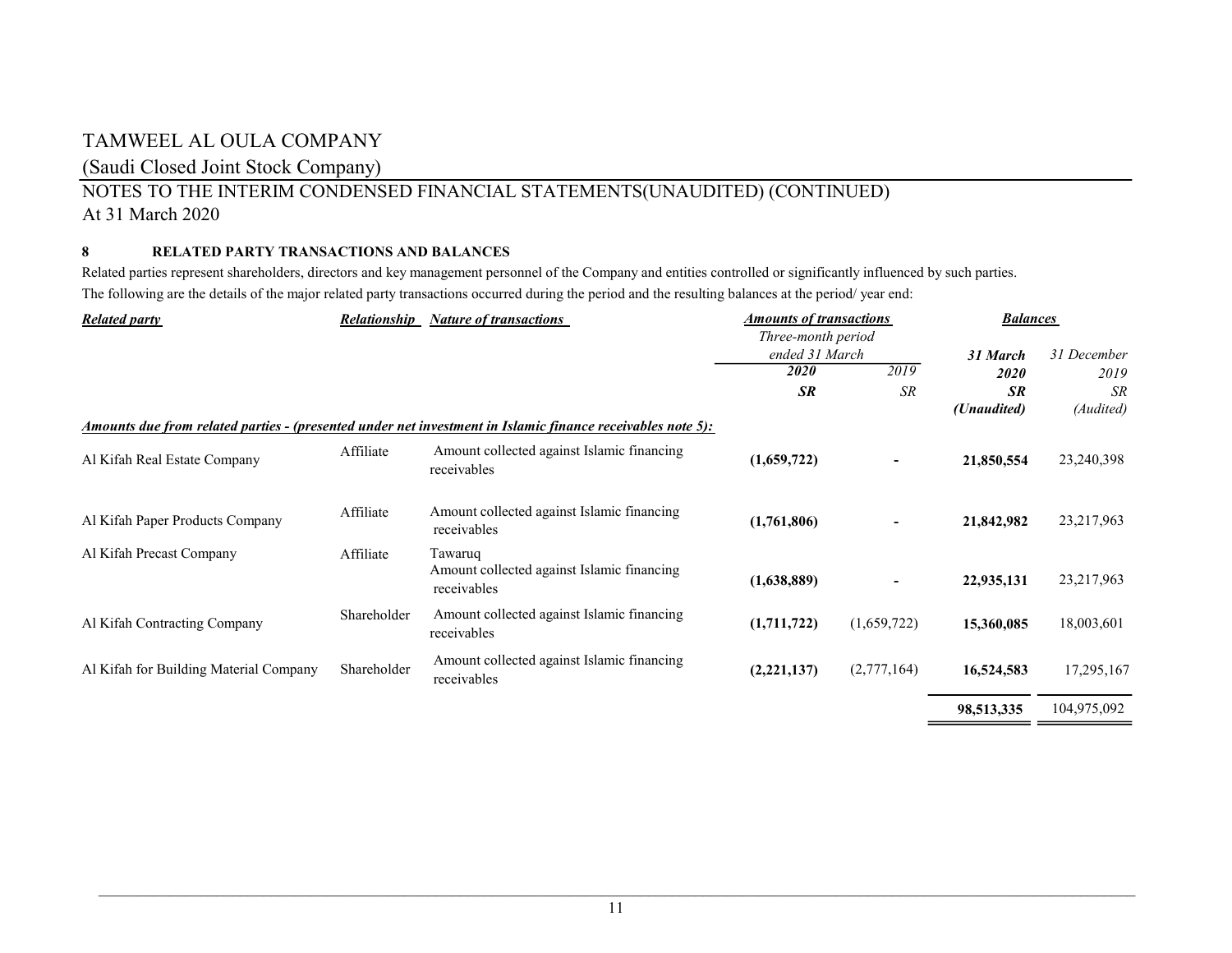### (Saudi Closed Joint Stock Company)

## NOTES TO THE INTERIM CONDENSED FINANCIAL STATEMENTS(UNAUDITED) (CONTINUED) At 31 March 2020

### 8 RELATED PARTY TRANSACTIONS AND BALANCES (continued)

| <b>Related party</b>                                                    | <b>Relationship</b> | <b>Nature of transactions</b>                                  | <b>Amounts of transactions</b><br>Three-month period |            | <b>Balances</b> |             |
|-------------------------------------------------------------------------|---------------------|----------------------------------------------------------------|------------------------------------------------------|------------|-----------------|-------------|
|                                                                         |                     |                                                                | ended 31 March                                       |            | 31 March        | 31 December |
|                                                                         |                     |                                                                | $\overline{2020}$                                    | 2019       | 2020            | 2019        |
|                                                                         |                     |                                                                | <b>SR</b>                                            | <b>SR</b>  |                 |             |
|                                                                         |                     |                                                                | 2020                                                 | 2019       | <b>SR</b>       | <b>SR</b>   |
| Amounts due to related parties - (presented under current liabilities): |                     |                                                                |                                                      |            | (Unaudited)     | (Audited)   |
| Al Kifah Trading Company                                                | Shareholder         | Management fees received by the<br>company                     | (30,000)                                             | (30,000)   |                 |             |
|                                                                         |                     | Refund of excess balance, net                                  |                                                      | 986,628    |                 | 181,167     |
| Al Kifah Holding Company                                                | Shareholder         | Value added tax paid on behalf of the<br>Company               | 1,065,342                                            | 383,480    |                 |             |
|                                                                         |                     | Zakat paid on behalf of the Company                            |                                                      | (916, 387) |                 |             |
|                                                                         |                     | Advertising expenses                                           |                                                      | 55,498     |                 |             |
|                                                                         |                     | Amount paid against advertising expenses                       | 124,934                                              | (86,780)   |                 |             |
|                                                                         |                     | Services provided                                              |                                                      | 63,963     |                 |             |
|                                                                         |                     | Amounts paid against services                                  | 109,855                                              | (367, 625) | 681,502         | 1,981,634   |
| Al Kifah for Building Material Company                                  | Shareholder         | Heavy machinery and equipment sales<br>financed by the Company | 10,466,633                                           | 2,630,000  |                 |             |
|                                                                         |                     | Amount paid against machinery and<br>equipment financed        | (15,599,219)                                         | (788, 370) | 3,505,151       | 8,627,637   |
| Al Kifah Information Technology                                         | Affiliate           | Information technology fee                                     |                                                      | 297,467    |                 |             |
|                                                                         |                     | Amount paid against Information<br>technology fee              |                                                      | (520, 029) | 202,582         | 202,582     |
| Al Kifah Real Estate Company                                            | Affiliate           | Amounts paid against rent                                      | (1,188,099)                                          |            |                 |             |
|                                                                         |                     | Services provided                                              | 188,424                                              | 152,400    | 188,424         | 1,188,099   |
| Al Kifah Contracting Company                                            | Shareholder         |                                                                |                                                      |            | 45,550          | 45,550      |
|                                                                         |                     |                                                                |                                                      |            | 4,623,209       | 12,226,669  |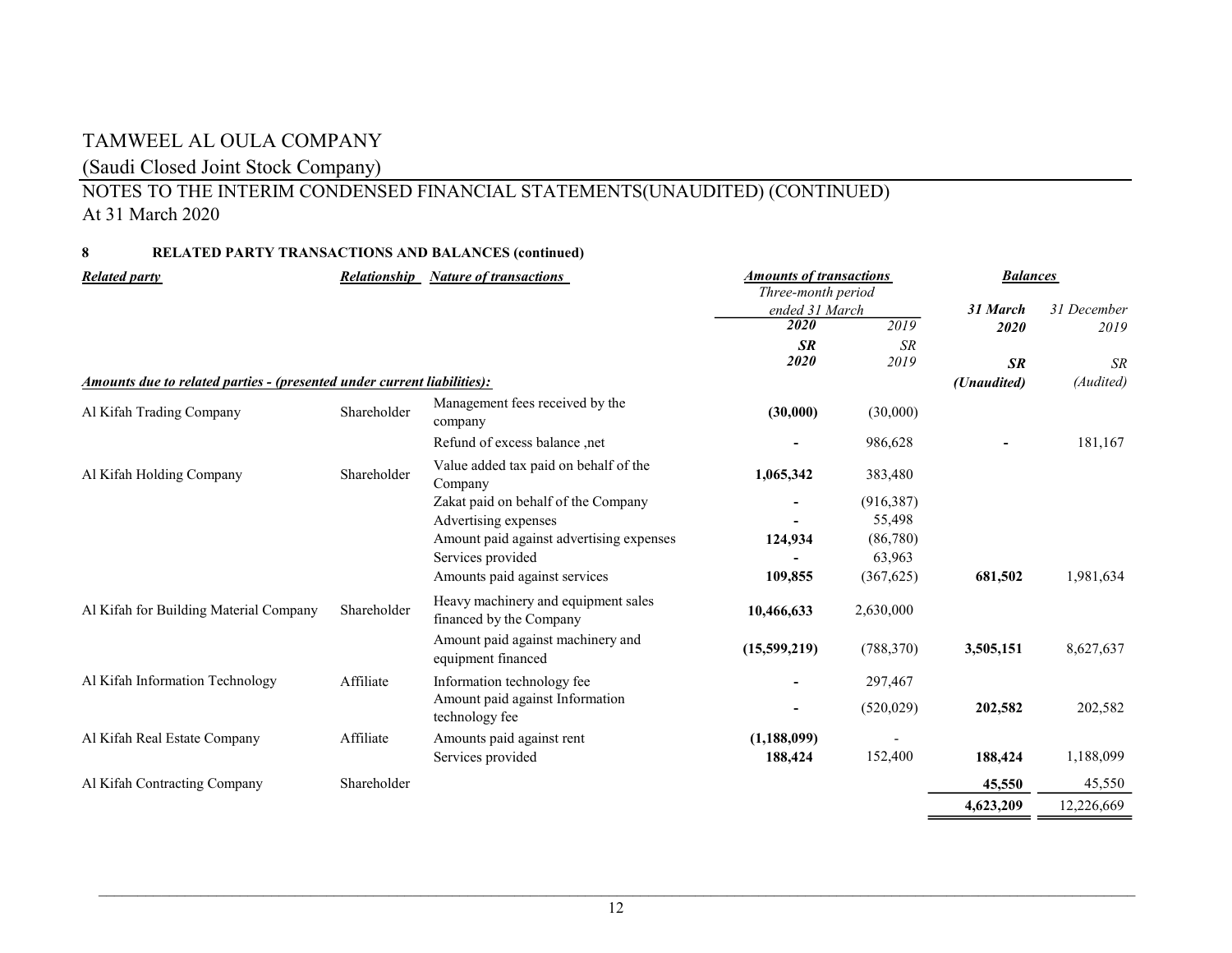(Saudi Closed Joint Stock Company)

### NOTES TO THE INTERIM CONDENSED FINANCIAL STATEMENTS(UNAUDITED) (CONTINUED)

At 31 March 2020

#### 8 RELATED PARTY TRANSACTIONS AND BALANCES (continued)

- Prices and terms of payments of the above transactions with related parties have been approved by Company's management.

- Compensation and remuneration (including salaries and other benefits) for key management personnel is disclosed as follows:

|                             | <b>Three-month</b> | Three-month    |
|-----------------------------|--------------------|----------------|
|                             | period             | period         |
|                             | ended 31 March     | ended 31 March |
|                             | <b>2020</b>        | 2019           |
|                             | <b>SR</b>          | SR             |
| Short-term employee benefit | 356,669            | 591,006        |
| Post-employment benefits    | 41,134             | 41,388         |
|                             | 397,803            | 632.394        |

#### 9 ZAKAT

In March 2019, new Zakat Regulations were issued by GAZT under resolution No. 2215 dated 7/7/1440 (14 March 2019) (the "Zakat Regulations") which provided a new basis for calculation of Zakat for companies engaged in financing activities.

The Zakat base computed in accordance with the formula specified in the Zakat Regulations is also subject to thresholds for minimum and maximum liability.

The change in the accounting treatment for zakat and income tax (as explained in note 3) has the following impact on the line items of the interim condensed statements of profit or loss and other comprehensive income:

| Account          | Before the restatement for the<br>period ended 31 March 2019 | Effect of<br>restatement | As restated as at<br>and for the period<br>ended 31 March<br>2019: |
|------------------|--------------------------------------------------------------|--------------------------|--------------------------------------------------------------------|
| Zakat<br>expense |                                                              | 506,660                  | 506,660                                                            |

#### 10 IMPACT OF COVID-19 ON EXPECTED CREDIT LOSSES ("ECL") AND SAMA PROGRAMS

During March 2020, the World Health Organisation ("WHO") declared the Coronavirus ("COVID-19") outbreak as a pandemic in recognition of its rapid spread across the globe. This outbreak has also affected the GCC region including the Kingdom of Saudi Arabia. Governments all over the world took steps to contain the spread of the virus. Saudi Arabia in particular has implemented closure of borders, released social distancing guidelines and enforced country wide lockdowns and curfews.

Oil prices have also witnessed significant volatility during the current period, owing not just to demand issues arising from COVID-19 as the world economies go into lockdown, but also supply issues driven by volume which had predated the pandemic. The Company has evaluated the current situation through conducting stress testing scenarios on expected movements of oil prices and its impact on key credit, liquidity, operational, solvency and performance indicators in addition to other risk management practices to manage the potential business disruption due to COVID-19 outbreak that may have on its operations and financial performance. The steps taken by management also include commencing review of credit exposure concentrations at a more granular level such as the economic sectors, regions, country, counterparty etc., collateral protection, timely review and customer credit rating actions and appropriately restructuring financings, where required. These also take into consideration the impacts of government and SAMA support relief programmes.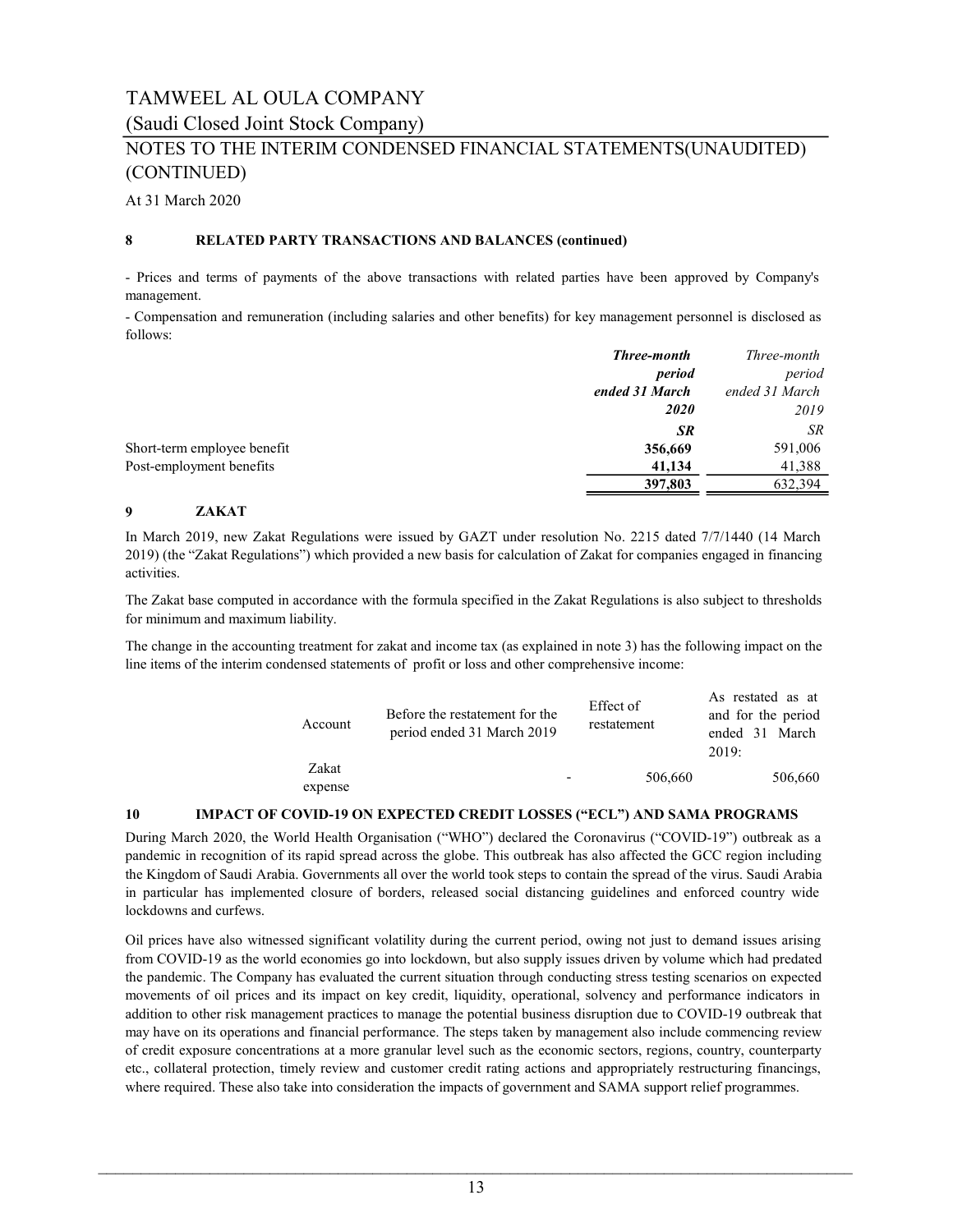(Saudi Closed Joint Stock Company)

### NOTES TO THE INTERIM CONDENSED FINANCIAL STATEMENTS(UNAUDITED) (CONTINUED)

At 31 March 2020

#### 10 IMPACT OF COVID-19 ON EXPECTED CREDIT LOSSES ("ECL") AND SAMA PROGRAMS (continued)

The current events and the prevailing economic condition require the Company to revise certain inputs and assumptions used for the determination of expected credit losses ("ECL"). These would primarily revolve around either adjusting macroeconomic factors used by the Company in estimation of expected credit losses or revisions to the scenario probabilities currently being used by the Company in ECL estimation. The adjustments to macroeconomic factors and scenario weightings resulted in an additional ECL of SR 2.3 million for the Company. As with any forecasts, the projections and likelihoods of occurrence are underpinned by significant judgement and uncertainty and therefore, the actual outcomes may be different to those projected. The impact of such uncertain economic environment is judgemental and the Company will continue to reassess its position and the related impact on a regular basis.

The Company has also recognised overlays of SR 61 million for MSME financing. These have been based on a sectorbased analysis performed by the Company in cognizance of the impacted portfolios. The Company will continue to assess significant exposures as more reliable data becomes available and accordingly determine if any adjustment in the ECL is required in subsequent reporting periods.

#### SAMA support programs and initiatives

In response to COVID-19, SAMA launched the Private Sector Financing Support Program ("PSFSP") in March 2020 to provide the necessary support to the Micro, Small and Medium Enterprises ("MSMEs") as per Circular No. 381000064902 dated 16 Jumada II 1438H. The PSFSP mainly encompasses the following programs:

- Deferred payments program;
- Funding for lending program;
- Loan guarantee program; and
- Point of sale ("POS") and e-commerce service fee support program.

As part of the deferred payments program, the Company is required to defer payments for six months on lending facilities to those companies that qualify as MSMEs. The payment reliefs are considered as short-term liquidity support to address the borrower's potential cash flow issues. The Company has effected the payment reliefs by extending the tenure of the applicable financings granted with no additional costs to be borne by the customer. The accounting impact of these changes in terms of the credit facilities has been assessed and is treated as per the requirements of IFRS 9 as modification in terms of arrangement. This has resulted in the Company recognising a day 1 modification loss of SR 4 million on net investment in Islamic finance lease as at 31 March 2020, which has been presented as part of "revenue from operations" in the statement of profit or loss. In the absence of other factors, participation in this deferment is not considered a significant increase in credit risk.

Pursuant to SAMA deferred payments program, the Company under an agreement with SAMA, has recorded other receivable amounting to SR 70.6 million, as profit-free deposit, which has been collected subsequent to the period end. The amount is repayable to SAMA over the period of 3.5 years in equal monthly instalments, with initial grace period of 6 months. The benefit of the subsidised funding rate has been accounted for on a systematic basis, in accordance with government grant accounting requirements. This resulted in a total revenue from main operations of SR 3.5 million, which has been recognised in the interim condensed statement of profit or loss as at 31 March 2020 immediately (note 5). The management has exercised certain judgments in the recognition and measurement of this grant income.

As at 31 March 2020, the Company is only participating in deferred payment program as mentioned above.

During April 2020, SAMA has issued further guidance around additional COVID-19 support measures for MSMEs that the finance companies will need to undertake in relation to MSMEs deferred payments program. The Company will consider the guidance issued and evaluate the accounting impact in Q2 2020 accordingly.